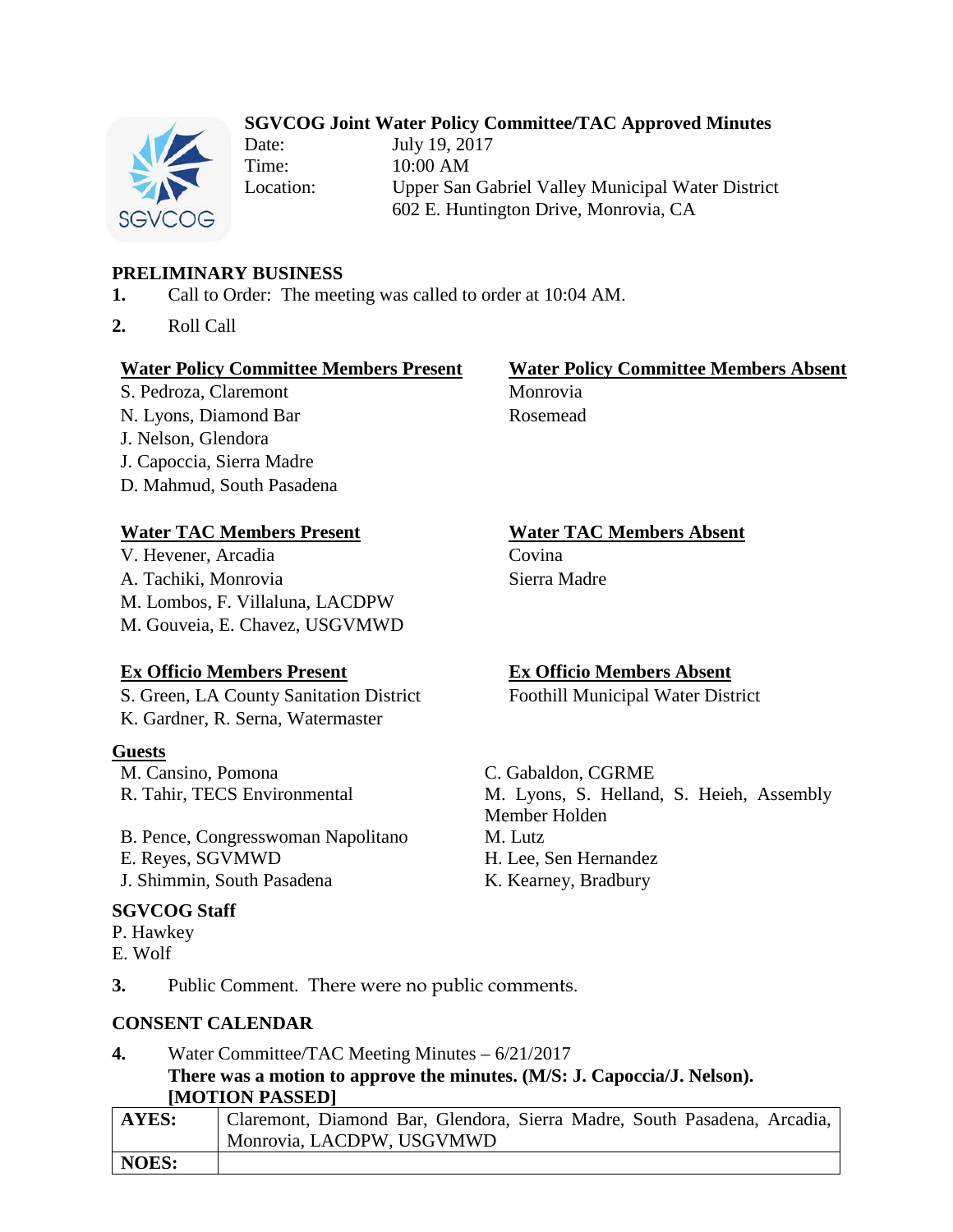| <b>ABSTAIN:</b>                                                                       |                |  |  |  |  |  |  |  |  |
|---------------------------------------------------------------------------------------|----------------|--|--|--|--|--|--|--|--|
| <b>ABSENT:</b> Monrovia, Rosemead, Alhambra, Covina, Sierra Madre, Foothill Municipal |                |  |  |  |  |  |  |  |  |
|                                                                                       | Water District |  |  |  |  |  |  |  |  |

# **PRESENTATION**

## **ACTION ITEMS**

# **DISCUSSION ITEMS**

# **5.** AB 1180 (Holden)

D. Mahmud reviewed the history of AB 1180 ending with what the current version of the bill is attempting to do, namely give the LA County Flood Control District the authority to raise a stormwater related fee. She reviewed how the revenue raised will be allocated: 40% returned to the jurisdictions where the money was raised, 50% for regional projects, and 10% for administration. She noted that the only opposition at this point is from the Howard Jarvis Taxpayer Association.

Several concerns were raised. First, members wanted to know if the 10% dedicated to administration was the right amount; perhaps that is too high. Second, members were concerned that the 50% toward regional projects lacked specificity as to how those projects would be selected. One member noted that the bill gives taxing authority to the county that it did not have before, expanding their power. The Watermaster was concerned that the bill is vague regarding the proposed projects capturing "new" water, as opposed to taking water that currently goes to the spreading grounds.

There were supportive comments as well. Members noted that, given the MS4 permit structure, AB 1180 is a step in the right direction, and may be the best, if not only, opportunity to help fund compliance. One member offered that this county-sponsored bill would be an easier approach to raising funds than passing a city tax increase. Finally, members also discussed what, if any, role the subregional COGs would or should play in administering the funds within their subregions. The committee declined to take a position on the bill at this time.

# **INFORMATION ITEMS**

- **6.** Legislative Updates
	- State Legislation

J. Nelson updated members on the various drought response bills. AB 1654 (Rubio) and several other bills were competing approaches to drought response. The Rubio bill preserved local control whereas other bills vested more control over reforms in the hands of state regulators. The chair of the Senate Committee on Natural Resources and Water gutted each of the bills and asked members to convene and work out their differences. The only bill to survive is AB 1323 (Weber) which tasks the Department of Water Resources with convening a working group to that end. Members requested that since the Governing Board has already accepted the Water Committee's recommendation to support the Rubio bill (now gutted), that the Governing Board send a letter to the committee stating its support for the principle of local control embodied in AB 1654.

Federal Legislation

S. Green updated members on HR 465, stating that congress members are beginning to work on bipartisan changes to the bill.

**7.** State Audit of Regional Boards MS4 Permits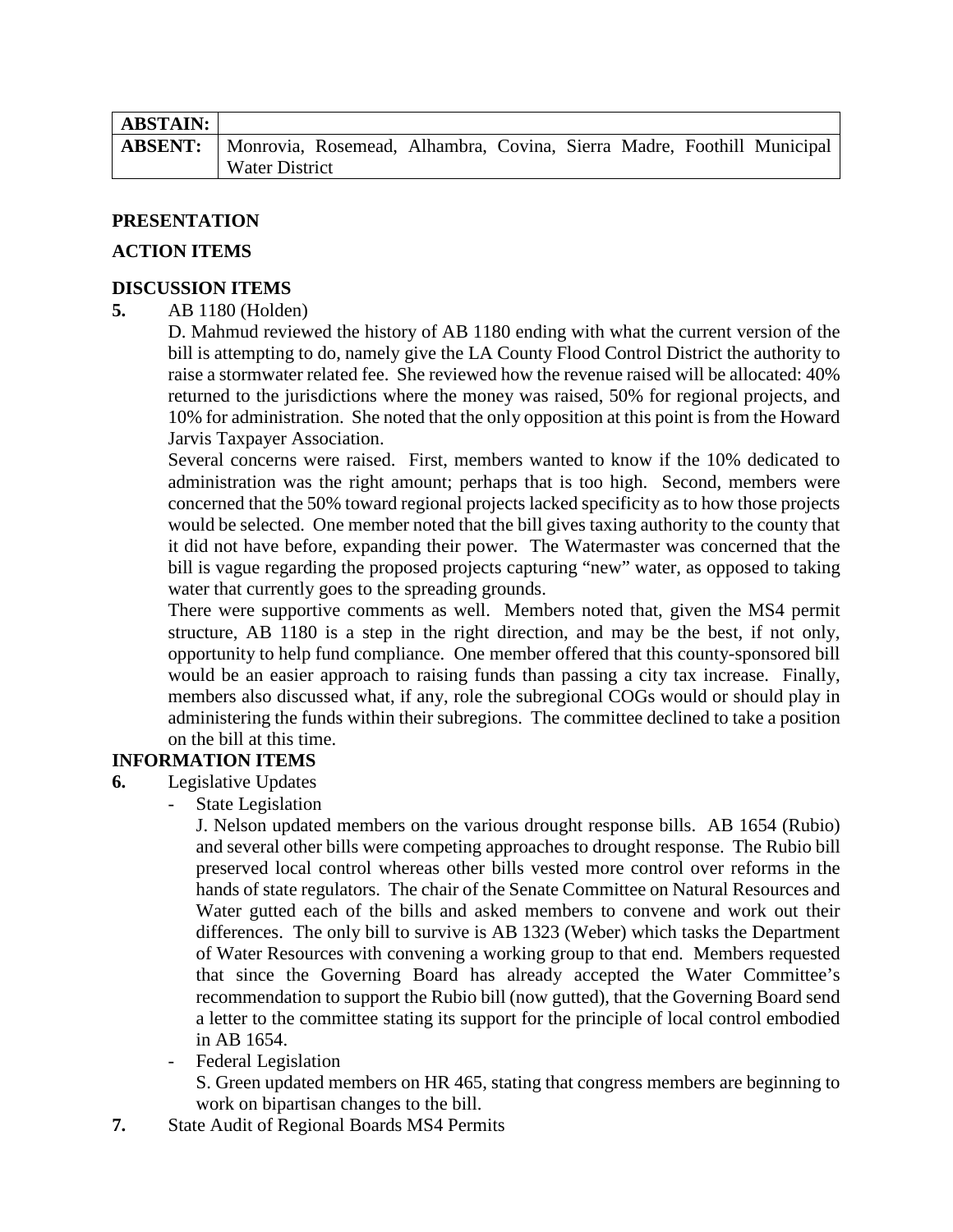D. Mahmud reviewed the purpose of the audit and noted that the SGVCOG has been asked for our input to the audit. Water Policy Committee officers and COG staff will provide background and documentation.

- **8.** Regulatory Updates
	- 303(d) List

M. Lombos updated the group on the County's comment letter submitted to the State Water Board, in which they requested that the Public Hearing be held in the Los Angeles area. The County has so far not received a response.

- **9.** Water Boards Update
	- State Board

D. Mahmud stated that the State Board has issued a response to a request for extension of implementation of new water quality standards for TCTP.

- Regional Board: Industrial Permit meeting

J. Nelson discussed a meeting she attended with the Regional Board regarding Industrial Permittees, and cities' responsibility to monitor their compliance. She stated that for the most part, recyclers are trying to comply but are unfairly taking the blame for other businesses' noncompliance. Recyclers would like more frequent inspections in order to confirm their compliance. Nelson stated that Glendora is accomplishing inspections through a contracted program paid for through business licensing fees. The Regional Board plans to initiate an education campaign aimed at closing the gap in inspections.

- **10.** LA County Water Resilience Update. There was no discussion of this item.
- **11.** Water Supply Update

K. Gardner discussed the Watermaster's five-year plan of fee increases to purchase supplemental water to augment the basin. She stated that the basin is currently 28 feet below operating range. Gardner also gave an update on the concern that there may be invasive quagga muscles in the State Water Project system. This has limited the Watermaster's ability to accept deliveries of SWP water from northern California. Tests so far have been inconclusive.

**12.** Litigation Update

D. Mahmud updated the Gardena case. The hearing date has been postponed. Regarding the San Diego case against MWD, Metropolitan won appellate court reversal of the trial court's ruling in favor of San Diego County Water Authority but it's expected that San Diego will appeal to the State Supreme Court.

- **13.** Stormwater Outreach Updates
	- Supervisor Barger, June 22<sup>nd</sup>

J. Nelson discussed the SGVCOG meeting with Supervisor Barger where we talked about the County's Water Resilience plan and how it aligns with the regional approach to MS4 compliance that the COG has been advocating. Nelson stated that the Stormwater Funding group will be adopting the SGVCOG Stormwater Policy (with modifications). This action will establish our policy as a county-wide approach.

- Flood Control Tour w/ Congresswoman Napolitano, Aug 3rd

- E. Wolf reviewed the itinerary and objectives of the tour.
- **14.** E/WMP Updates. There was no discussion of this item.

# **EXECUTIVE DIRECTOR'S COMMENTS**

# **CHAIR'S REPORT**

**ANNOUNCEMENTS**